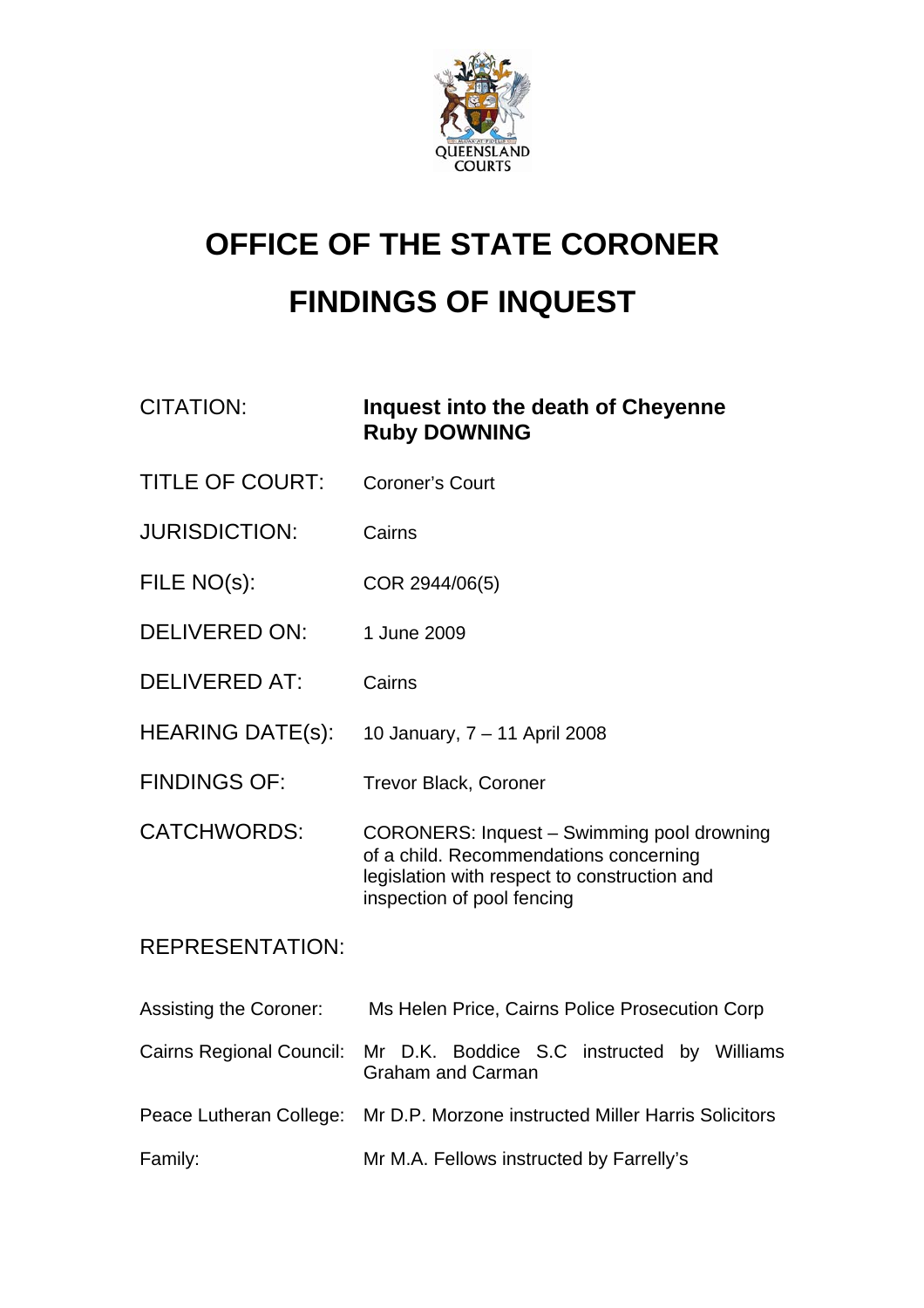These are my findings in relation to the death of Cheyenne Ruby Downing. These findings seek to explain how this death occurred and consider whether any changes to policies or practices could reduce the likelihood of deaths occurring in similar circumstances in the future. The *Coroners Act* 2003 provides that when an inquest is held into a death, the coroner's written findings must be given to the family of the person who died and to each of the persons or organizations granted leave to appear at the inquest. These findings will be distributed in accordance with the requirements of the Act and also placed on the website of the Office of the State Coroner.

A coroner has jurisdiction to inquire into the cause and the circumstances of a reportable death. If possible he/she is required to find:-

- whether a death in fact happened;
- the identity of the deceased;
- when, where and how the death occurred; and
- what caused the person to die.

There has been considerable litigation concerning the extent of a coroner's jurisdiction to inquire into the circumstances of a death. I will say something about the general nature of inquests for the sake of completeness.

An inquest is not a trial between opposing parties but an inquiry into the death. In a leading English case it was described in this way:-

> *It is an inquisitorial process, a process of investigation quite unlike a criminal trial where the prosecutor accuses and the accused defends… The function of an inquest is to seek out and record as many of the facts concerning the death as the public interest requires.[1](#page-1-0)*

The focus is on discovering what happened, not on ascribing guilt, attributing blame or apportioning liability. The purpose is to inform the family and the public of how the death occurred with a view to reducing the likelihood of similar deaths. As a result, the Act authorises a coroner to make preventive recommendations concerning public health or safety, the administration of justice or ways to prevent deaths from happening in similar circumstances in future.**[2](#page-1-1)**

A coroner must not include in the findings or any comments or recommendations or statements that a person is or may be guilty of an

<span id="page-1-1"></span><span id="page-1-0"></span> $\overline{2}$ s46

*1*

*R v South London Coroner; ex parte Thompson* (1982) 126 S.J. 625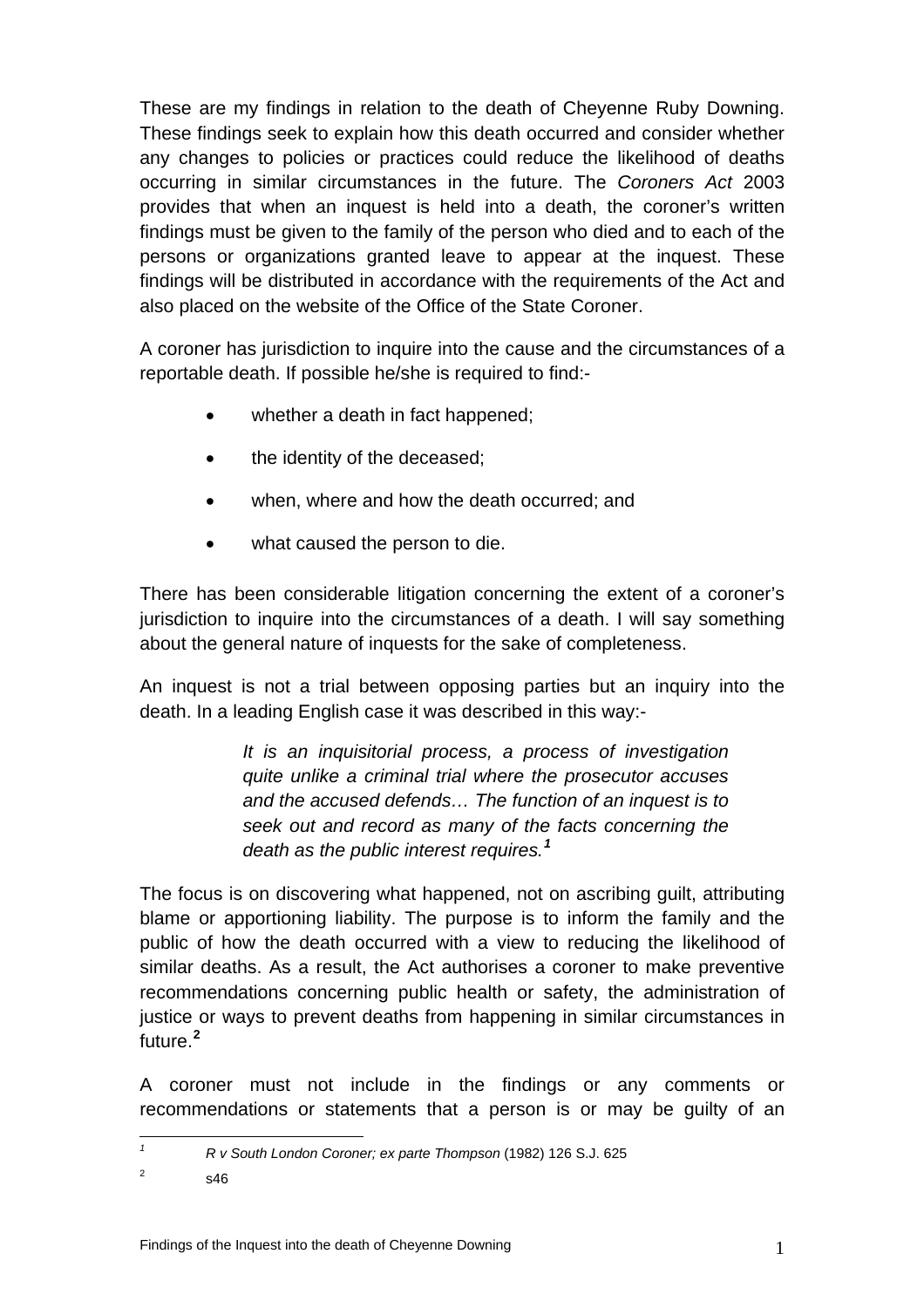offence or civilly liable for something.**[3](#page-2-0)** However, if, as a result of considering the information gathered during an inquest, a coroner reasonably suspects that a person may be guilty of a criminal offence; the coroner must refer the information to the appropriate prosecuting authority.**[4](#page-2-1)**

Proceedings in a coroner's court are not bound by the rules of evidence because s37 of the Act provides that the court "may inform itself in any way it considers appropriate." That doesn't mean that any and every piece of information however unreliable will be admitted into evidence and acted upon. However, it does give a coroner greater scope to receive information that may not be admissible in other proceedings and to have regard to its provenance when determining what weight should be given to the information.

This flexibility has been explained as a consequence of an inquest being a fact-finding exercise rather than a means of apportioning guilt: an inquiry rather than a trial. $5$ 

A coroner should apply the civil standard of proof, namely the balance of probabilities, but the approach referred to as the Briginshaw sliding scale is applicable.<sup>[6](#page-2-3)</sup> This means that the more significant the issue to be determined, the more serious an allegation or the more inherently unlikely an occurrence, the clearer and more persuasive the evidence needed for the trial of fact to be sufficiently satisfied that it has been proven to the civil standard.<sup>[7](#page-2-4)</sup>

It is also clear that a coroner is obliged to comply with the rules of natural justice and to act judicially.<sup>[8](#page-2-5)</sup> This means that no findings adverse to the interest of any party may be made without that party first being given a right to be heard in opposition to that finding. As *Annetts v McCann*[9](#page-2-6) makes clear, that includes being given an opportunity to make submissions against findings that might be damaging to the reputation of any individual or organisation.

I am truly regretful that more than one year has elapsed since the evidence was taken in these proceedings and submissions made. I acknowledge this has had a potential to cause pain and distress to the child's family and their friends. However, the state of the evidence was such that I sought to have a clear mind about my obligation to make recommendations that might prevent deaths of this nature in the future. Accordingly, I sought further advice and

<sup>-&</sup>lt;br>3 s45(5) and 46(3)

<span id="page-2-1"></span><span id="page-2-0"></span><sup>4</sup> s48

<span id="page-2-2"></span><sup>5</sup> *R v South London Coroner; ex parte Thompson* per Lord Lane CJ, (1982) 126 S.J. 625

<span id="page-2-3"></span><sup>6</sup> *Anderson v Blashki* [1993] 2 VR 89 at 96 per Gobbo J

<span id="page-2-4"></span><sup>7</sup> *Briginshaw v Briginshaw* (1938) 60 CLR 336 at 361 per Sir Owen Dixon J

<span id="page-2-5"></span><sup>8</sup> *Harmsworth v State Coroner* [1989] VR 989 at 994 and see a useful discussion of the issue in Freckelton I., "Inquest Law" in *The inquest handbook,* Selby H., Federation Press, 1998 at 13

<span id="page-2-6"></span><sup>9</sup> (1991) 65 ALJR 167 at 168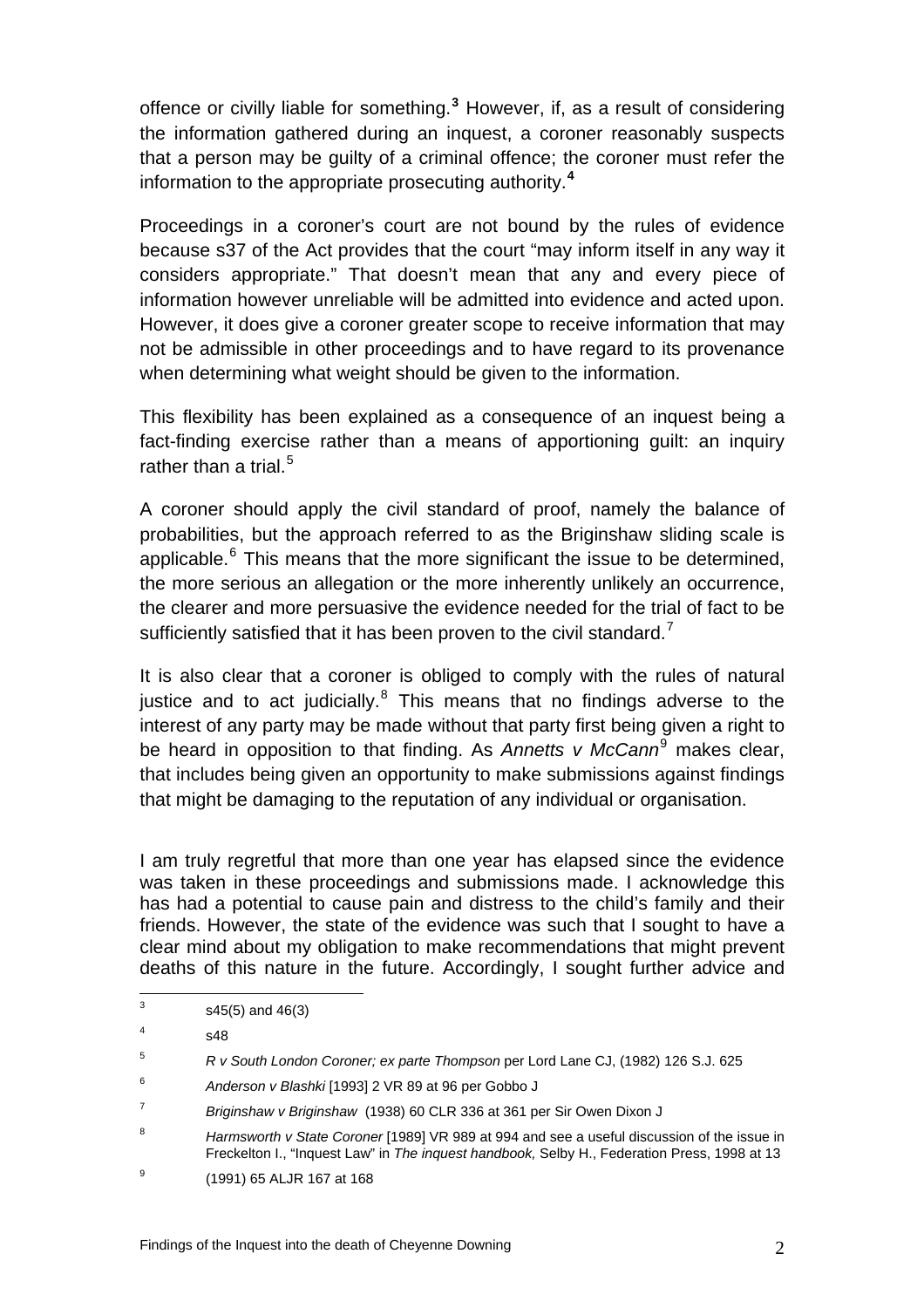information about the nature of pool deaths. In particular, I made further inquiries of the Cairns Regional Council and received a reply to my correspondence on the 4<sup>th</sup> August, 2008. I need to concede that the cause of the delay in delivering these findings lies with me and I apologise for it. It seems inappropriate to further delay.

There appears to be an increasing number of infants and young children dying as a result of immersion in domestic swimming pools or other bodies of impounded water. One of the causes of the delay is the continuing and increasing agitation for a more intrusive legislative approach to negative, as far as possible, this unacceptable loss of life. I am aware of a Review into pool fencing safety laws and the Report on that review that was published in April of this year.

<http://www.dip.qld.gov.au/resources/poolfencing/pool-safety-report.pdf>

The recommendations that flow from this review may or may not address the concerns that arise from this inquest.

I am now obliged to make these formal findings:

I find that a female child, Cheyenne Ruby DOWNING, died on the 22<sup>nd</sup> October, 2006 in the grounds of the Peace Lutheran College, situated at Cowley Street, Kamerunga, Cairns.

The child was aged two  $(2)$  years having been born  $26<sup>th</sup>$  September, 2004.

Prior to her death, Cheyenne had resided with her parents, David and Natasha Downing at 5 Sugarglider Close, Kamerunga.

A pathologist, Dr M Jagusch, conducted an autopsy and certified that the disease or condition directly leading to death of the child was drowning. I am uncomfortable and have always been uncomfortable with a certification as to cause of death being drowning, being of the view that "drowning" is more a mode rather than a cause of death. However, in a Notice to the Coroner after the autopsy Dr Jagusch commented that the death "bore the features of drowning" and that no other abnormalities were identified. In his summary contained in the autopsy report Dr Jagusch also commented that the autopsy findings supported "asphyxial death associated with drowning". That, in my view, ought to be the cause of death as established by this inquest.

These appear to be the facts surrounding the cause and circumstances of the death:

The child and her parents, David and Natasha Downing, had relatively recently moved to Australia from their homeland of South Africa. The family consisted of the parents, Cheyenne and a younger and older sibling. Mr Downing had been employed as a teacher with the Peace Lutheran College. The family had rented a home situated at 5 Sugarglider Close, Kamerunga which had a common boundary with the College grounds, and, in fact, with the College pool. Mr Downing, after taking up tenancy, created a gate in the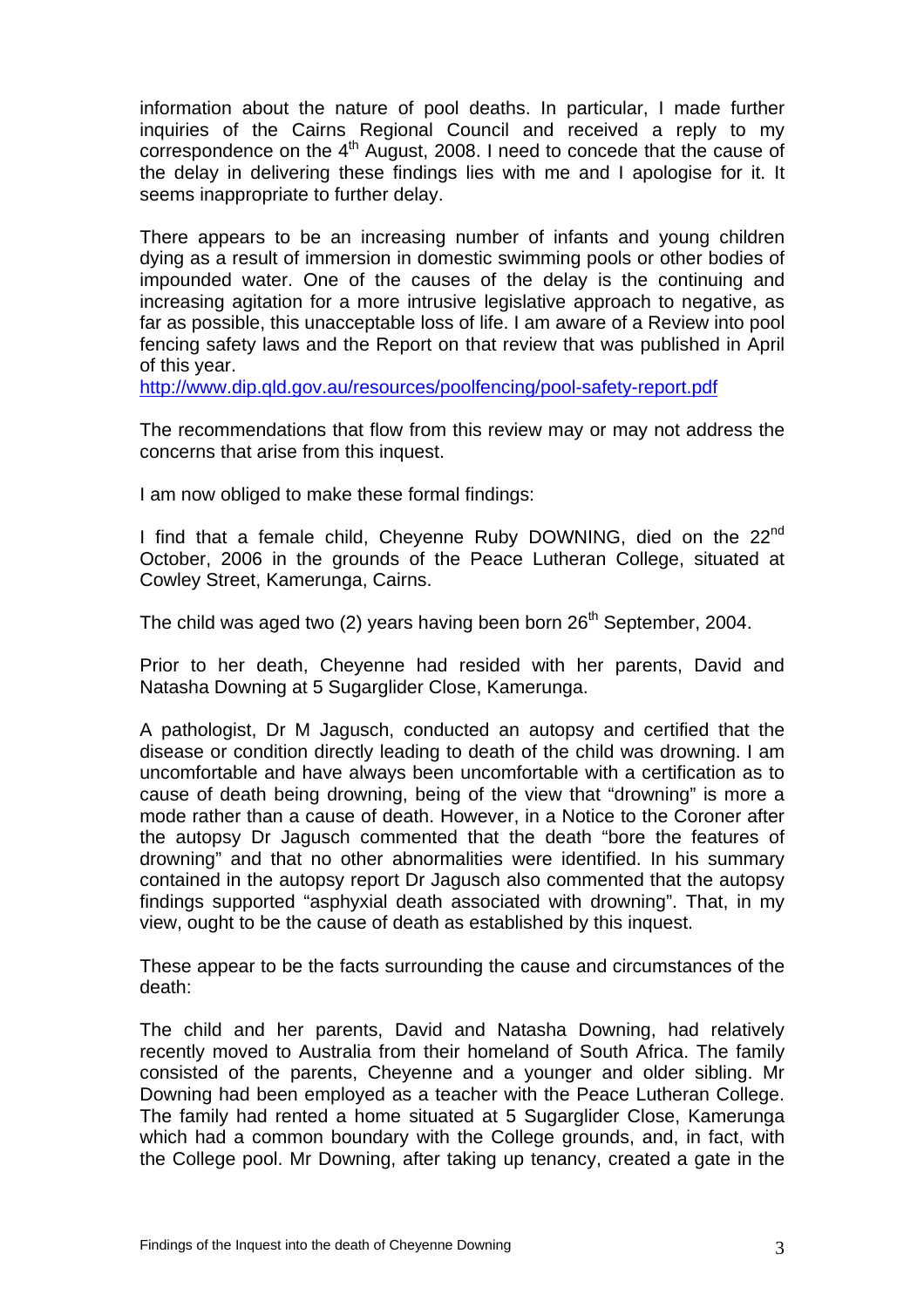dividing boundary fence so as to provide ease of access between his home and the school grounds.

The evidence supports the view that on the fatal day, Cheyenne had spent her time between the company of her mother, in the home proper, and father in the school pool/nursery area. At some point, perhaps about 5pm Mrs Downing ventured into the pool area to seek her husband's assistance in the home. It cannot be said with any certainty that Cheyenne accompanied her mother at this time or whether she had come and gone throughout the afternoon. Some 30-40 minutes later the child's absence was noticed and when a search was instituted she was found by her father face down in the school pool, unconscious. Tragically, despite the application of CPR, she was not able to be revived.

At this point, one might comment about the necessity to maintain extreme vigilance at all times in relation to young children and volumes of water. That, sadly, will contribute little to the debate concerning the adequacy or otherwise of pool fencing legislation. From submissions made on behalf of the child's parents, it seems apparent that their home nation has a low incidence of home swimming pools and they were not alert to the legislated requirements of pool fencing. However, it is of significant concern that a number of people were aware of the gate and alert to the danger it posed but did not take appropriate steps to forestall the tragedy that resulted.

The Peace Lutheran College's Business Manager, Mr Rodney KRENSKE, was approached by Mr Downing and gave him approval to construct the gate between the rental property and the school grounds in about March, 2006, at his (Downing) own expense. Mr Krenske says that it was a condition of installation that the gate be padlocked at all times and that it only be unlocked to allow Downing's access to the school grounds. It is apparent that Mr Krenske was cognizant of the potential danger posed by the creation of the gate but his fears were mollified when he found the gate padlocked, as agreed, on two unscheduled visits to the Downing home.

On the 11<sup>th</sup> September, 2006, not long before Chevenne's tragic death, an audit of the school's workplace health and safety practices was conducted. No issues with respect to the gate arose as a result, given that the gate was again found to be padlocked.

The existence of the gate, however, was of concern to a Mrs Deborah Gibson, a house parent at the school, who raised the issue at a meeting of house parents. It seems nothing of any great moment followed. Coincidently, Mrs Gibson found the pool gate unlocked and open about 4.30pm on the day of the tragedy. She had gone down to conduct some school business with Mr Downing but could not locate him.

Both Mrs Gibson and another house parent, Mrs Diane Bliesner, had previously seen a young child, now thought to be Cheyenne, running around the perimeter of the pool but when attending, out of natural concern, had found Mr Downing present and were assured he was supervising the child.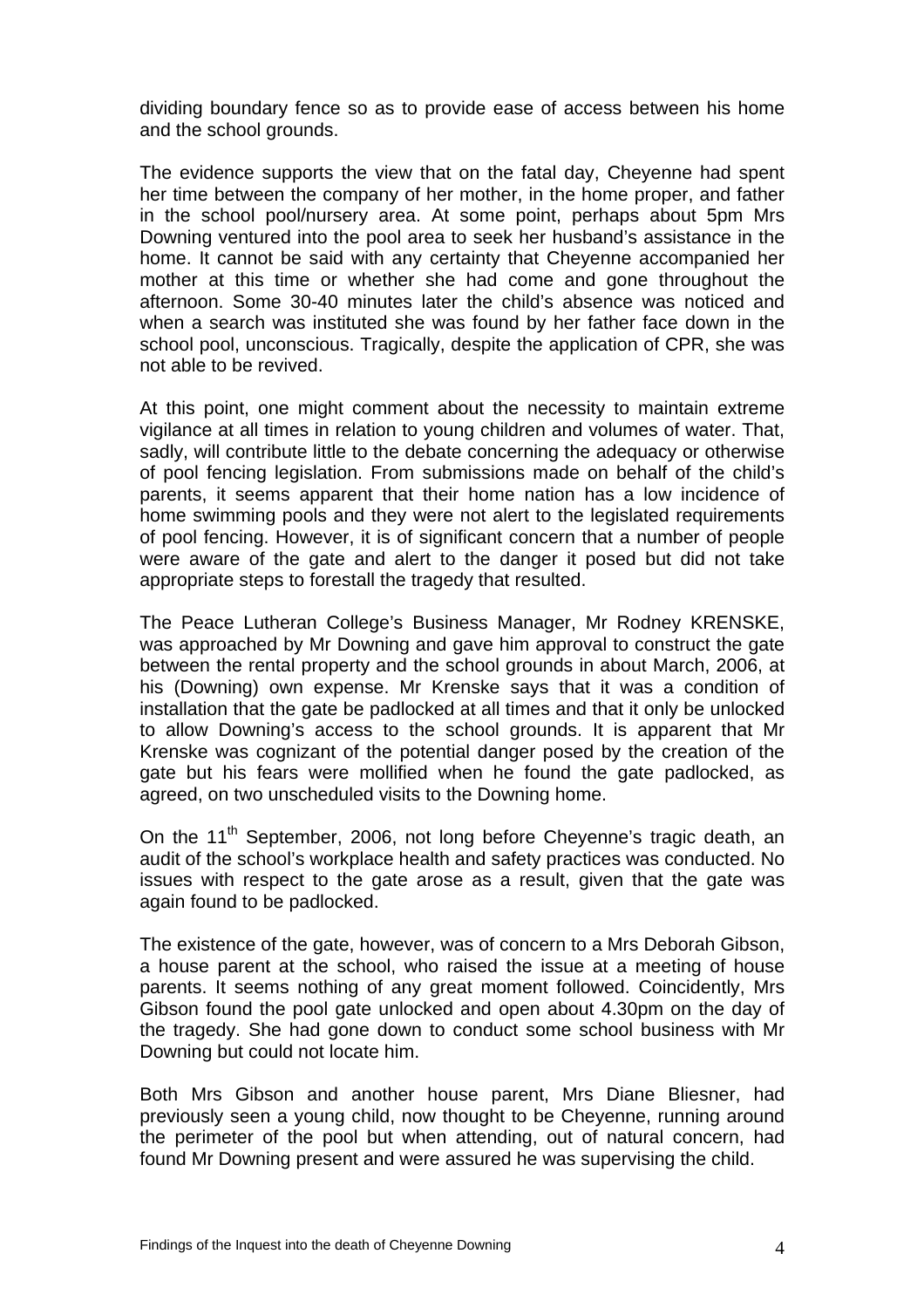It is appropriate here to note that Coroner, Magistrate Robert Spencer, had made extremely detailed and cogent recommendations regarding pool safety fencing following an inquest into the cause and circumstances surrounding the death of a child, Tognola, in 2005. I will refer to these findings later.

It should be noted that the pool in question is not covered by State Government legislation. Being a pool constructed within the grounds of a school or college, the applicable legislation covering matters such as pool fencing is a local government ordinance, in this case Local Law 29 of the Cairns City Council by-laws. But for all intents and purposes it applies the same provisions as those for domestic swimming pools.

After the child's death, Mr Phipps, the Building and Environmental Manager of the then Cairns City Council, conducted an inspection of the property at 5 Sugarloaf Crescent, Kamerunga (the deceased child's home) and in particular, the gate in question. He found the gate to have the following defects:

- (a) the gate opened into the pool area as opposed to swinging away from the pool area as required by Local Law 29;
- (b) the gate was not fitted with a self-closing mechanism or a selflatching device;
- (c) the gate latch was only 900mm above ground height instead of the legislated 1500mm;
- (d) the design of the gate was such that it was climbable by a child.

Mr Phipps identified several other defects in the surrounding pool fence but those defects did not contribute to this cause of death.

Thankfully, the school acted responsibly and expeditiously and by the  $3<sup>rd</sup>$ November, 2006 the pool was found to be fully compliant with the legislation then in force. One might cynically comment: "Too little too late". I note that annual health and safety audits are now conducted.

The Coroner asked for further information as to the implementation of the recommendations made by Coroner Spencer following the Tognola inquest. Mr Phipps reported that he had recommended to Council that it establish a pilot home pool inspection programme to ensure compliance with legislation. It was disheartening to note that the Council deferred action pending a State Government decision with respect to pool fencing legislation.

The Cairns City Council region at that time had over 10,000 recorded swimming pools. In response to the Tognola findings, the Council had been proactive in preparing and posting to all recorded pool owners an information letter setting out the legislative requirements and urging that pool owners insured that pools were properly fenced and reminding them that the responsibility was theirs. Mr Phipps suggests that this triggered an adverse reaction from some pool owners. Regrettably, it is apparent that some level of self interest prevails.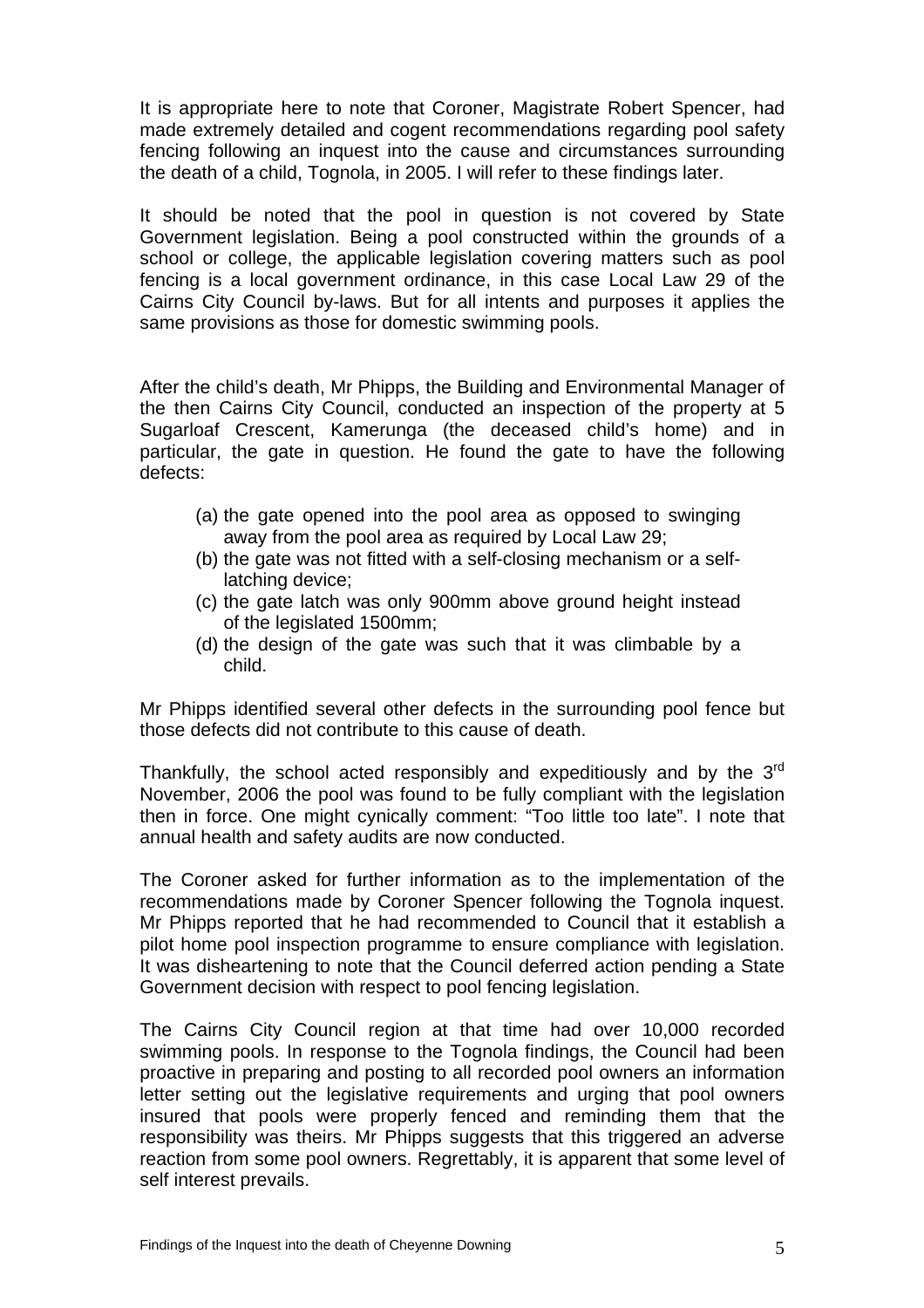Mr Phipps also reports that following amalgamation and the creation of the Cairns Regional Council, 17% of all homes in the area have a pool. As a "work-in-progress" all pools in the area are to be included on a specific data base which Mr Phipps anticipated would be completed by 31<sup>st</sup> October, 2008.

From the material I have seen, it seems that the requirements for new pool fences and the obtaining of approval with respect thereto is well catered for in the legislation existing and proposed. Mr Phipps reports that the enforcement of swimming pool regulations is carried out in accordance with the Building Act requirements.

It is with respect to established pools where there seems to be a legislative black-hole.

However, it seems that the Council inspects existing swimming pools only upon a complaint being received or as when requested by the property owner. This cannot be regarded as being adequate in these circumstances.

Without pre-empting anything that might be recommended in the current review, these matters might well be considered:

Legislation should be passed to ensure:

- 1. As recommended by Coroner Spencer in 2005 the Parliament proclaim a single piece of legislation containing a uniform set of rules and regulations relating to the construction of pool fencing, irrespective of the date of construction of the pool. The legislation ought to make provision for safety inspection of all recorded swimming pools on a regular basis and, at least, on every occasion where the integrity of the pool fence has been compromised by any alteration.
- 2. All common fences between contiguous properties, one of which contains a swimming pool, must be a "pool fence" as defined by the prevailing legislation and not merely a "boundary fence". Further, any gate that intersects the pool/boundary fence must be selfclosing and self-latching. The onus of ensuring compliance with the legislation ought to be that of the owner of the land on which the pool is sited. This death, as in the matter of Tognola, resulted from a boundary fence, as distinct from a pool fence, being modified.
- 3. The Parliament ought to consider, in drafting legislation, enacting a provision that requires owners of properties adjoining a pool to keep the boundary fence clear of objects that would assist a young child to gain access to the pool (e.g. the planting of trees or the building a barbecue within about 1 metre of the boundary fence.)
- 4. The legislation enacted should also provide that where a boundary fence of adjoining properties forms part of a pool fence, any